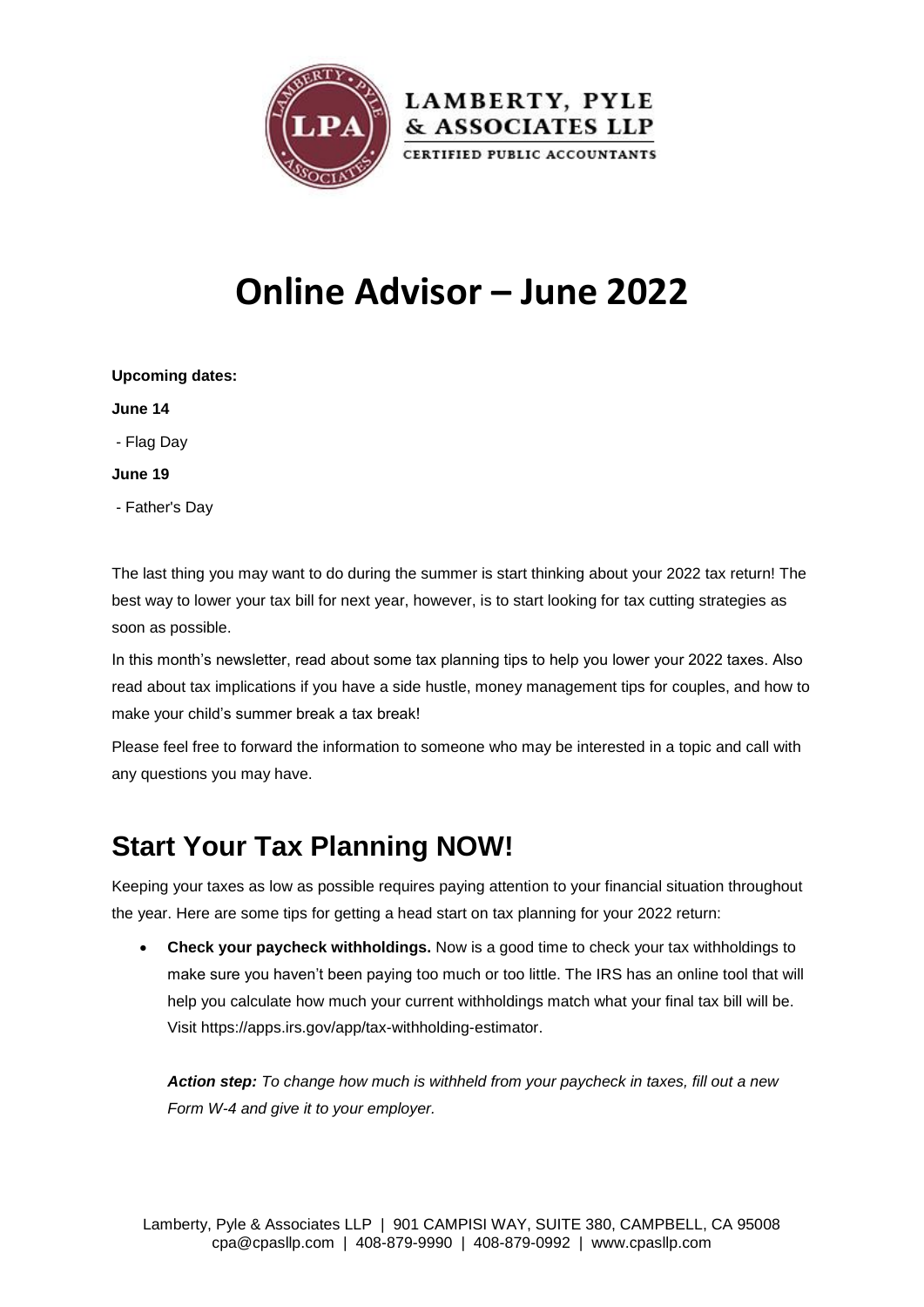



 **Defer earnings.** You could potentially cut your tax liability by deferring your 2022 income to a future year via contributions to a retirement account. For 2022, the 401(k) contribution limit is \$20,500 (\$27,000 if 50 or older); \$6,000 for both a traditional and Roth IRA (\$7,000 if 50 and older); or \$14,000 for a SIMPLE IRA (\$17,000 if 50 and older).

*Action step: Consider an automatic transfer from either your paycheck or checking account to your retirement account so you won't have to think about manually making a transfer each month.*

 **Plan withdrawals from retirement accounts to be tax efficient.** Your retirement accounts could span multiple account types, such as traditional retirement accounts, Roth accounts, and taxable accounts like brokerage or savings accounts. Because of this you should plan for your withdrawals to be as tax efficient as possible.

*Action step: One way to structure withdrawals is to pull from taxable accounts first, and leave Roth account withdrawals for last. Another approach would be to structure proportional withdrawals from all retirement accounts that would lead to a more predictable tax bill each year.*

 **Net capital gains with capital losses.** If you have appreciated investments you're thinking about selling, take a look through the rest of your portfolio to see if you have other assets that you could sell for a loss and use to offset your gains. Using the tax strategy of tax-loss harvesting, you may be able to take advantage of stocks that have underperformed.

*Action step: Make an appointment with your broker to look over your portfolio to see if there are any securities you may want to sell by the end of 2022.*

Tax planning can potentially result in a lower bill from the IRS if you start taking action now. Please call if you have questions about your tax situation for 2022.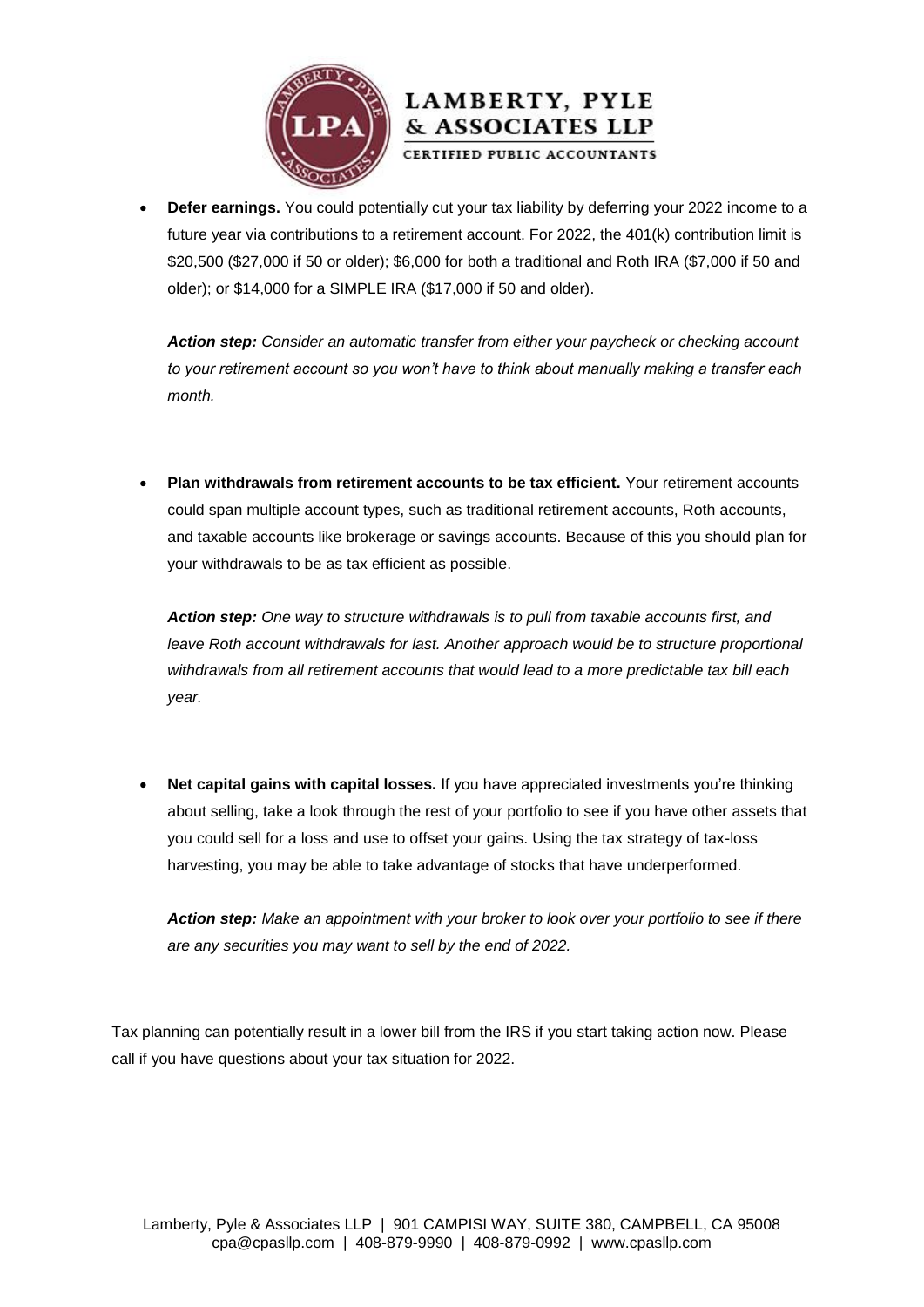



**Hustling for Extra Income**

### *Don't forget the taxman!*

From supplementing their current income to replacing income that was lost because of layoffs, the pandemic or other reasons, many people have started side hustles over the past 2 years to help make ends meet.

If you currently have a side hustle, don't forget about the tax implications from earning extra money. Here are several ideas to help you stay on top of your side hustle's taxes:

- **All income must be reported.** Income from side hustles can come from a variety of sources. Regardless of where the money comes from or how much it is, it is supposed to be reported on your tax return. If you do work for a company, expect to receive a 1099-NEC or 1099- MISC if you are an independent contractor, or a W-2 if you're an employee.
- **Keep good records and save receipts.** Being organized and having good records will do two things: ensure accurate tax reporting and provide backup in the event of an audit. Log each receipt of income and each expense. Save copies of receipts in an organized fashion for easy access. There are multiple programs and apps to help with this, but a simple spreadsheet may be all that you need.
- **Make estimated payments.** If you are running a profitable side business, you will owe additional taxes. In addition to income tax, you might owe self-employment tax as well. Federal quarterly estimated tax payments are required if you will owe more than \$1,000 in taxes for 2022. Even if you think you will owe less than that, it's a good idea to set a percentage of your income aside for taxes to avoid a surprise when you file your 2022 return.
- **Don't fall into the hobby trap.** You won't be allowed to deduct any expenses if the IRS determines that your side hustle is a hobby instead of a business. To make sure your side hustle is deemed a business by the IRS, you should show a profit during at least three of the previous five years.
- **Get professional tax help.** There are many other tax factors that can arise from side income such as business entity selection, sales taxes, state taxes, and more. Please call to set up a time to work through your situation and determine the best course of action for your side hustle.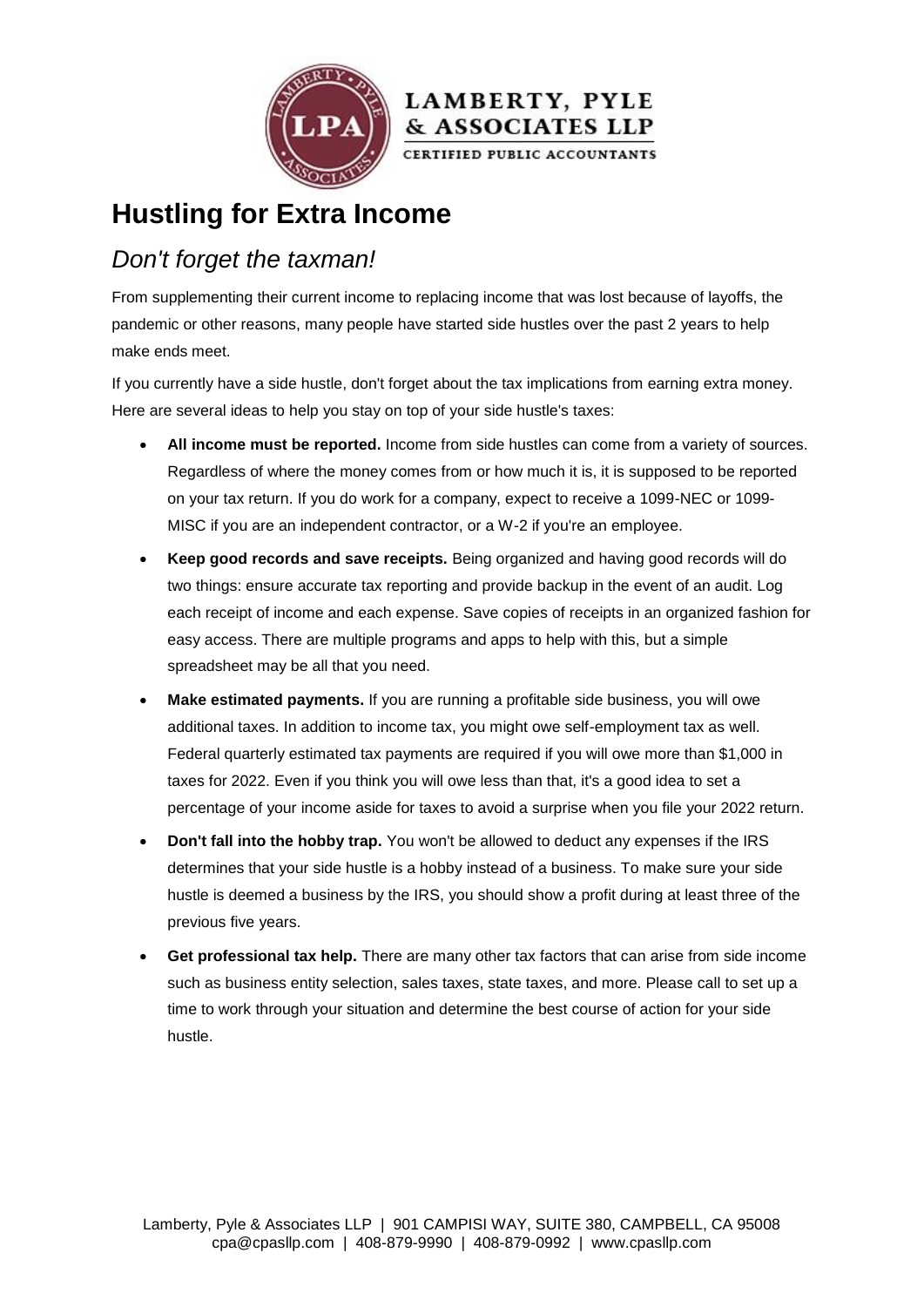



CERTIFIED PUBLIC ACCOUNTANTS

## **Money Management Tips for Couples**

Couples consistently report finances as the leading cause of stress in their relationship. Here are a few tips to avoid conflict with your long-term partner or spouse.

- **Be transparent.** Be honest with each other about your financial status. As you enter a committed relationship, each partner should learn about the status of the other person's debts, income and assets. Any surprises down the road may feel like dishonesty and lead to conflict.
- **Frequently discuss future plans.** The closer you are with your partner, the more you'll want to know about the other person's future plans. Kids, planned career changes, travel, hobbies, retirement expectations — all of these will depend upon money and shared resources. So discuss these plans and create the financial roadmap to go with them. Remember that even people in a long-term marriage may be caught unaware if they fail to keep up communication and find out their spouse's priorities have changed over time.
- **Know your comfort levels.** As you discuss your future plans, bring up hypotheticals: How much debt is too much? What level of spending versus savings is acceptable? How much would you spend on a car, home or vacation? You may be surprised to learn that your assumptions about these things fall outside your partner's comfort zone.
- **Divide responsibilities, combine forces.** Try to divide financial tasks such as paying certain bills, updating a budget, contributing to savings and making appointments with tax and financial advisors. Then periodically trade responsibilities over time. Even if one person tends to be better at numbers, it's best to have both members participating. By having a hand in budgeting, planning and spending decisions, you will be constantly reminded how what you are doing financially contributes to the strength of your relationship.
- **Learn to love compromising.** No two people have the same priorities or personalities, so differences of opinion are going to happen. One person is going to want to spend, while the other wants to save. Vacation may be on your spouse's mind, while you want to put money aside for a new car. By acknowledging that these differences of opinion will happen, you'll be less frustrated when they do. Treat any problems as opportunities to negotiate and compromise.

## **Make Your Child's Summer Break a Tax Break**

As a busy working parent, you may be on the lookout for activities that are available for your kids this summer. There may be a solution that's also a tax break: Summer camp!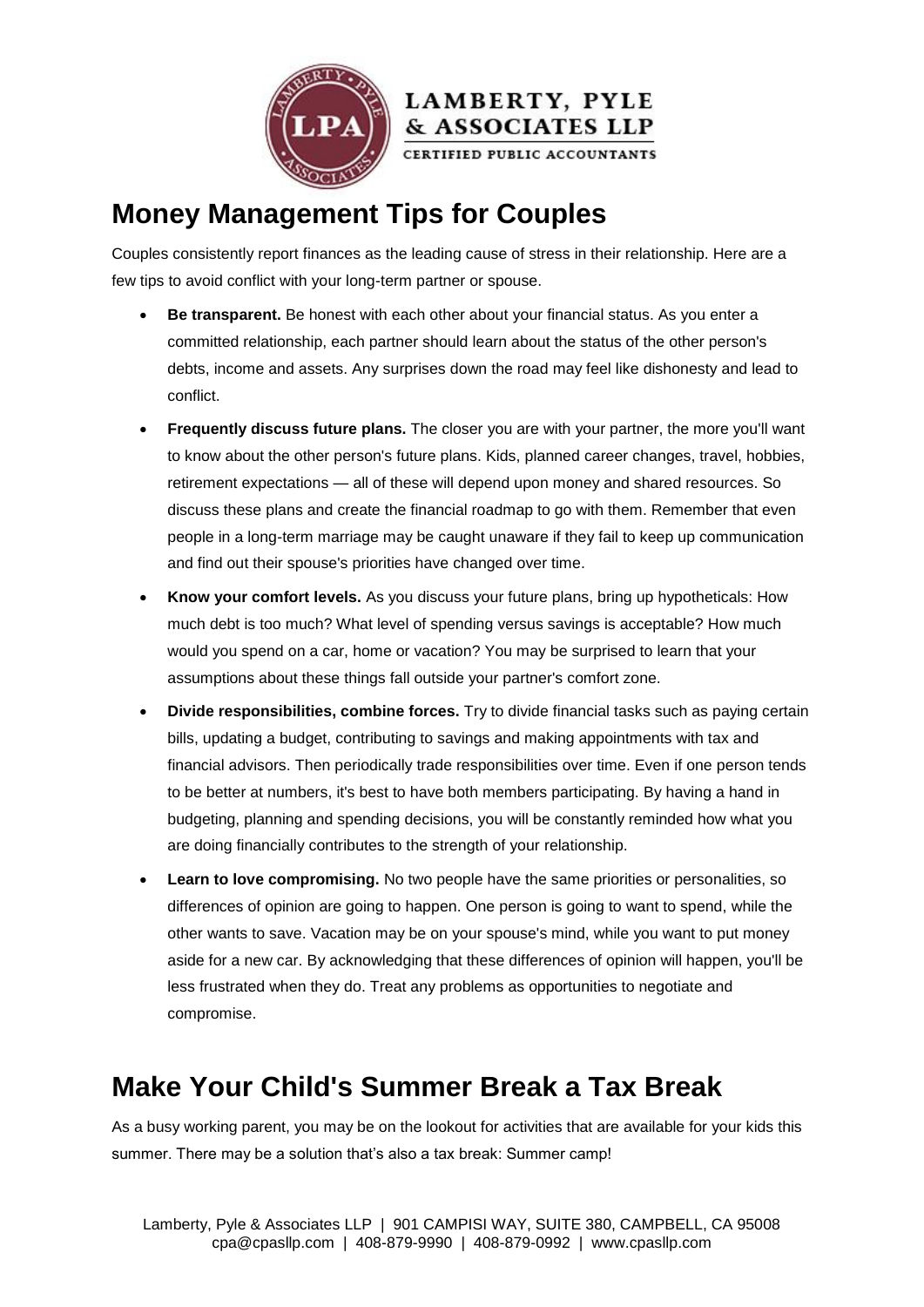



Using the Child and Dependent Care Credit, you can be reimbursed for part of the cost of enrolling your child in a day camp this summer.

#### **Am I eligible?**

- 1. You, *and* your spouse if you are married, must both be working.
- 2. Your child must be under age 13, your legal dependent, and live in your residence for more than half the year.

*Tip: If your spouse doesn't work but is either a full-time student, or is disabled and incapable of selfcare, you can still qualify for the credit.*

#### **How much can I save?**

For 2022, you can claim a maximum credit of \$1,050 on up to \$3,000 in expenses for one child, or \$2,100 on up to \$6,000 in expenses for two or more children.

#### **What kind of camps?**

The only rule is: *no overnight camps.*

The credit is designed to help working people care for their kids during the work day, so summer camps where kids stay overnight aren't eligible for this credit.

Other than that, it doesn't matter what kind of camp: soccer camp, chess camp, summer school or even day care. All of these are eligible expenses for this credit.

#### **Other ways to use this credit**

While summer day camp costs are a common way to use this credit, any cost to provide care for your children while you are working may be eligible.

For example, you can use this credit to pay a qualified day care center, a housekeeper or a babysitter to take care of your child while you are working. You can even pay a relative to care for your child and claim the credit for that expense, as long as the relative isn't your dependent, minor child or spouse.

This is just one of many possible tax breaks related to children and dependents. Please call if you have questions about this credit, or if you'd like to discuss any other tax savings ideas.

### **Six Simple Ideas to Help Your Small Business**

Here are six ideas to help your business grow and thrive this summer.

1. **Understand your cash flow.** One of the biggest causes of business failure is lack of understanding cash flow. At the end of the day, you need enough cash to pay your vendors and your employees. If you run a seasonal business you understand this challenge. The high season sales harvest needs to be ample enough to support you during the slow non-seasonal periods.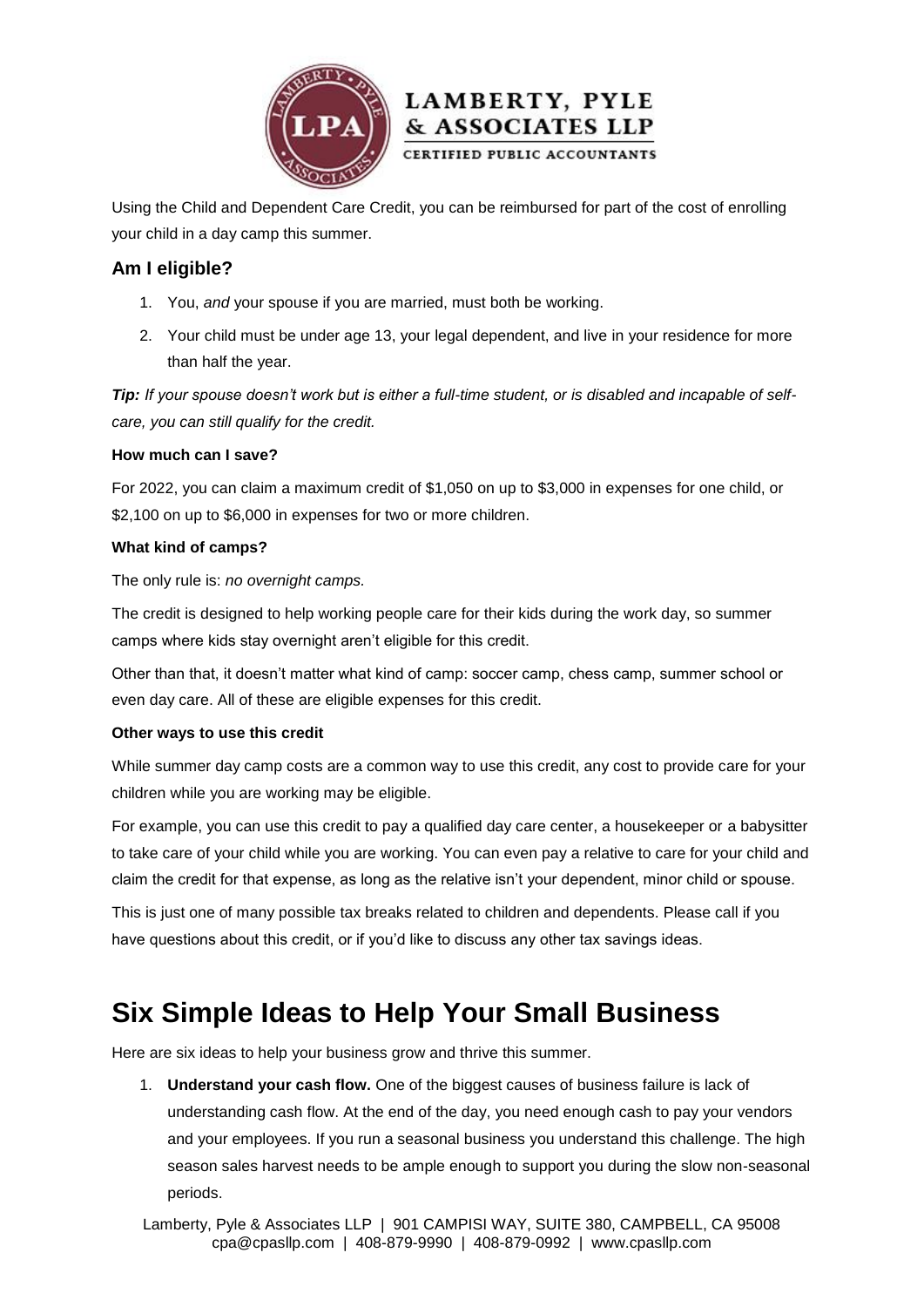

*Recommendation: Create a 12-month rolling forecast of revenue and expenses to help understand your cash needs.*

2. **Know your pressure points.** When looking at your business, there are a few big items that drive your business success. Do you know the top four drivers of your financial success or failure? By staying focused on the key drivers of your business, success will be easier to come by.

*Recommendation: Look at last year's tax return and identify the key financial drivers of your business. Do the same thing with your day-to-day operations and staffing.*

3. **Inventory matters.** If your business sells physical product, you need a good inventory management system. This system doesn't have to be complex, it just needs to help you keep control of your inventory. Cash turned into inventory that becomes stuck as inventory can create a major cash flow problem.

*Recommendation: Develop an inventory system with periodic counts to ensure you do not have shrink or theft issues, and that can help identify when you need to take action to liquidate old inventory.*

4. **Know your customers.** Who are your current customers? Are there enough of them? Where can you get more of them? How loyal are they? Are they happy? Several large customers can drive your company's growth or create tremendous risk should they take their business to a competitor.

*Recommendation: Know who your target audience is and then cater your business toward them and what they are looking for in your offerings.*

5. **Know your point of difference.** Once you know who your target customer is, understand why they buy your product or service. What makes you different from other businesses selling a similar item?

*Recommendation: If you don't know what makes your business better than others, ask your key customers. They will tell you. Then take advantage of this information to generate new customers.*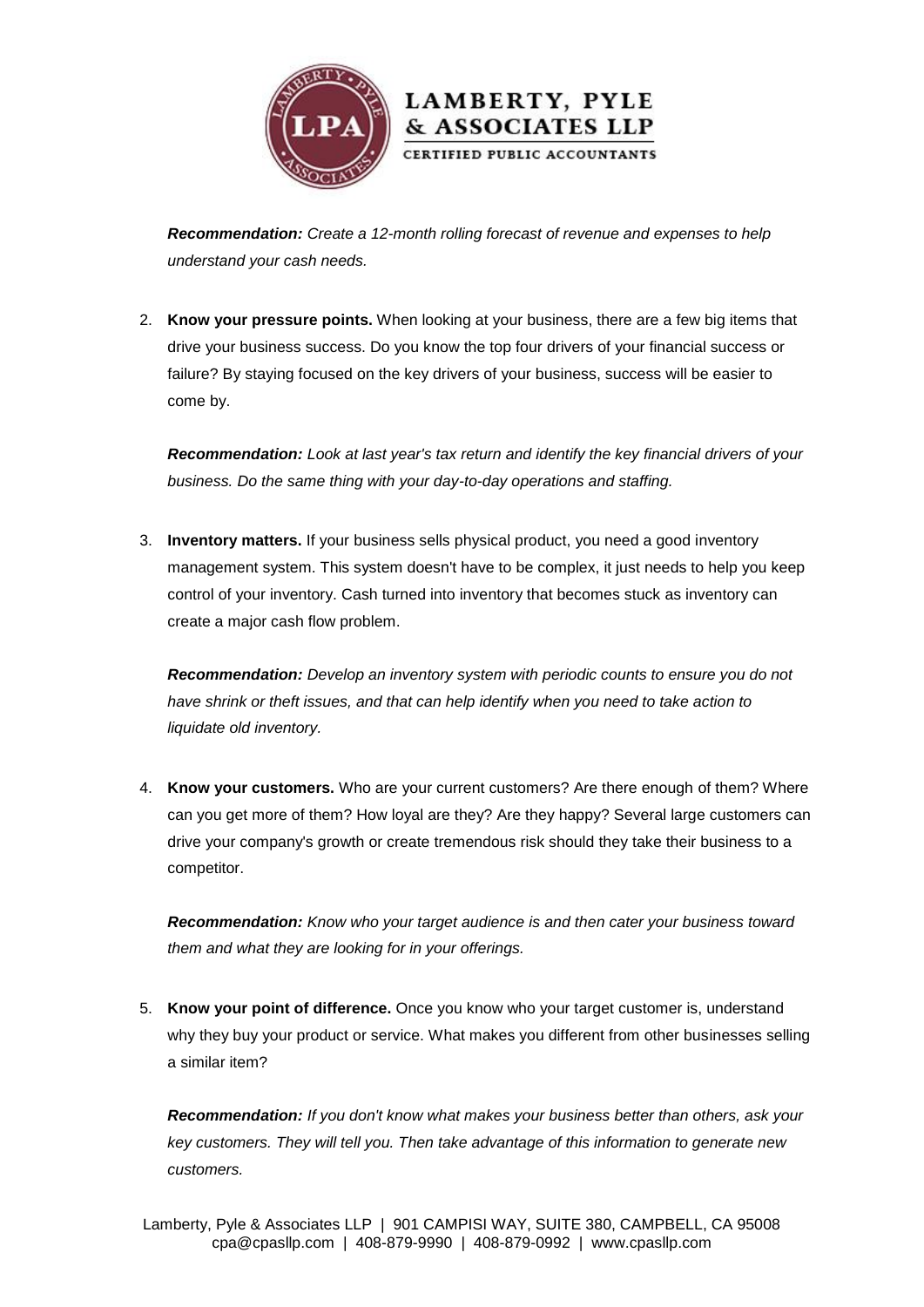



*Recommendation: Conduct an annual review of your resources. Be prepared to review your suppliers and make improvements where necessary.*

While libraries are filled with small business advisory books, sometimes focusing on a few basic ideas can help improve your business's outlook. Please call if you wish to discuss your situation.

### **Make Your Cash Worth More!**

### *Banking tips to help you cash in*

Your cash is parked in a bank account. Do you know if it's making or losing you money? Here are some ideas to help you make the most of your banked cash:

- **Understand your bank accounts.** Not all bank accounts are created equal. Interest rates, monthly fees, minimum balances, direct deposit requirements, access to ATMs, other fees and customer service all vary from bank to bank and need to be considered. Start by digging into the details of your accounts. There may be some things you've been unnecessarily living with like ATM fees or monthly account charges. Once you have a handle on your current bank, conduct research on what other banks have to offer.
- **Know your interest rates.** As a general rule, the more liquid an account, the lower the interest rate. Checking accounts offer the lowest rates, followed by savings accounts, which yield lower rates than Certificates of Deposits. Maximizing your earnings is as simple as keeping your cash in accounts with higher interest rates. The overall interest rate earned between all your accounts should usually be higher than the inflation rate, which is generally around 2 percent during normal times. But in the midst of high inflation like we are currently experiencing, your combined interest rate may have a difficult time beating the inflation rate.
- **Make smart moves.** There are a couple of things to take into account when making transfers. First, federal law allows for only six transfers from savings and money market accounts per month. If you exceed this number, you'll be hit with a penalty for each transaction that exceeds six transfers. Second, if you invest in longer-term investments like CDs or bonds,